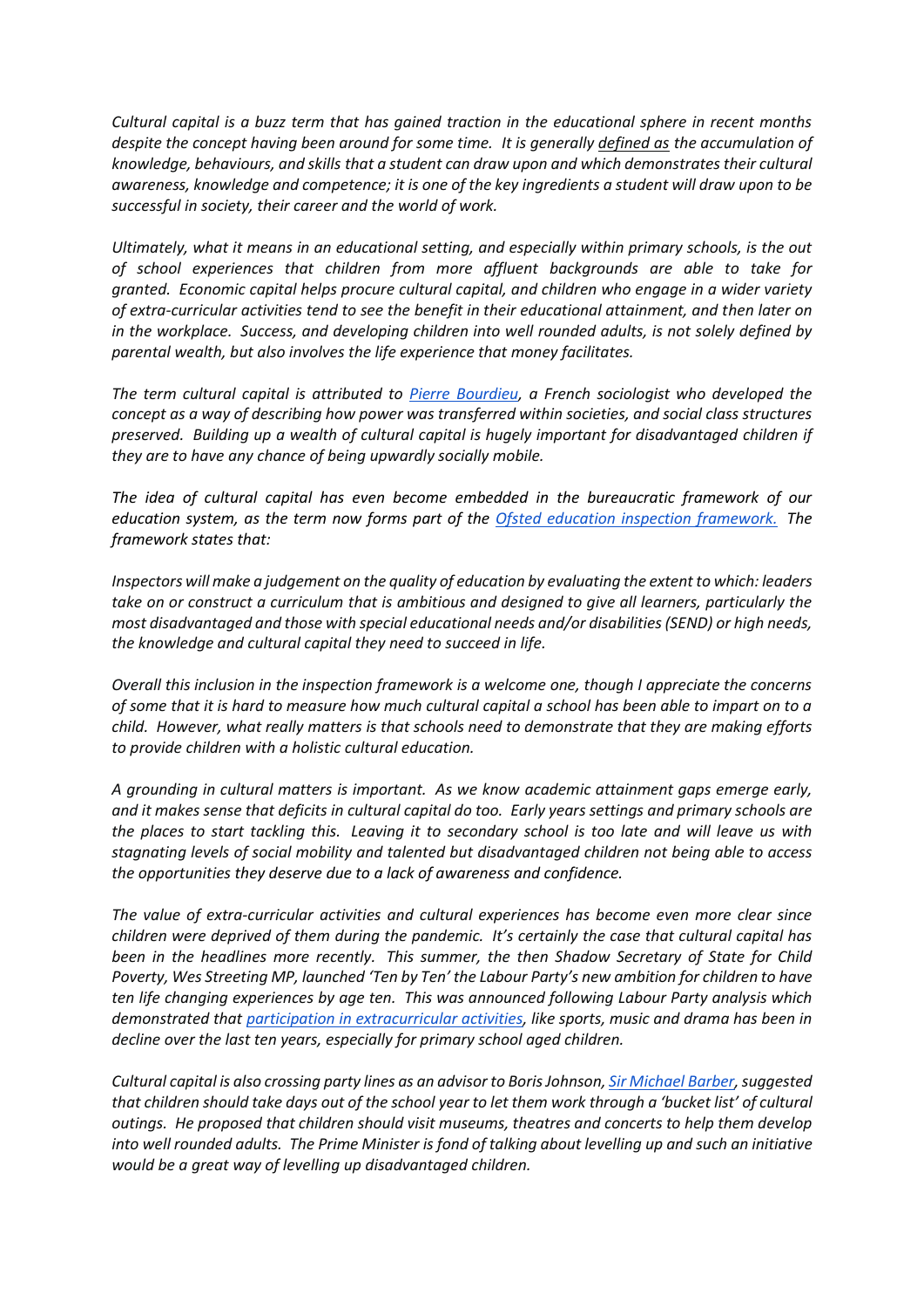*Cultural capital leads to cognitive capital as encountering different situations helps children develop their critical thinking skills, which are equally as important as knowledge that is accumulated through traditional learning. It is imperative that we invest in all of our children, including children from disadvantaged backgrounds, so they do not miss out on any basic childhood experiences; which lay the building blocks for their interactions with the world.*

*The majority of children from more affluent backgrounds have the luxury of taking their after-school activities and jam-packed weekends for granted. Of course, every parent wants to do the best for their child but it should be remembered that some people are not only financially poor, but also time and energy poor. With the best will in the world, the children of parents working long hours in a physical, low paid job are likely to miss out on some of the things a more privileged child will enjoy.*

*I speak on this subject as someone who comes from a deprived northern working-class background, who did experience a childhood full of cultural experiences. My mother initially raised me by herself, after my father, who was a soldier, left before I was a year old. My 'mam' made great efforts to ensure that, during my formative years, I was exposed to an array of cultural offerings, educating me in the arts, for example taking me to see ballet and many art galleries. One of my favourite memories is watching the guitarist John Williams, in concert which gave me the passion to learn to play the guitar. She was determined, as so many mothers are, that I be upwardly socially mobile and wanted to make sure that I would feel comfortable in any circles, of any class, so that I would not feel out of place at university or any future career.*

*Many years later, when I became a head teacher, I enacted this set of values for the children of my school, such as enabling every child at my school to learn to play the keyboard/piano. I was not expecting everyone to become concert pianists, but I wanted every child to be confident, be able to show off their new skill and to feel proud that they could play a tune to their parents/carers. Following the introduction of this, we then saw a huge uptake in the learning of string and wind instruments in the school as the children became more interested in musical instruments. So I know that small changes can start to make a bigger difference.*

*As the CEO of [The Pioneer Academy,](https://www.thepioneeracademy.co.uk/bexley/primary/pioneeracademy) a growing multi academy trust, which currently includes twelve primary, junior and infant schools I'm pleased that discussions about cultural capital are becoming mainstream. Making sure that pupils at our schools encounter a wide variety of experiences during their time with us, has been a central focus at our trust for many years now, following the introduction of our Pioneer Pupil Passports in 2019.*

*We developed the Pioneer Pupil Passport programme following considerable consultation with staff and senior leaders in all our schools. I also personally held workshops with numerous groups of children across our different schools and discussed our ideas with the then National Schools Commissioner, Sir David Carter.*

*The Key Stage One passport includes seven activities to be completed by the age of seven (Seven by Seven), including visiting a farm, observing life cycles, creating a piece of art for an art exhibition, building a den in a forest and making a boat and floating it on a river. At Broadmead Primary School, one of our schools in Croydon, we funded them buying some chickens and a coop so they could observe life cycles throughout the year. They still have the Broadmead Brood and sell their eggs to local parents!*

*The Key Stage Two passport, which is eleven activities to be accomplished by the age of eleven (Eleven by Eleven), involves visiting a beach, castle and art gallery, cooking a healthy meal, performing Shakespeare, learning a non-curriculum sport, such as horse riding and visiting famous London*